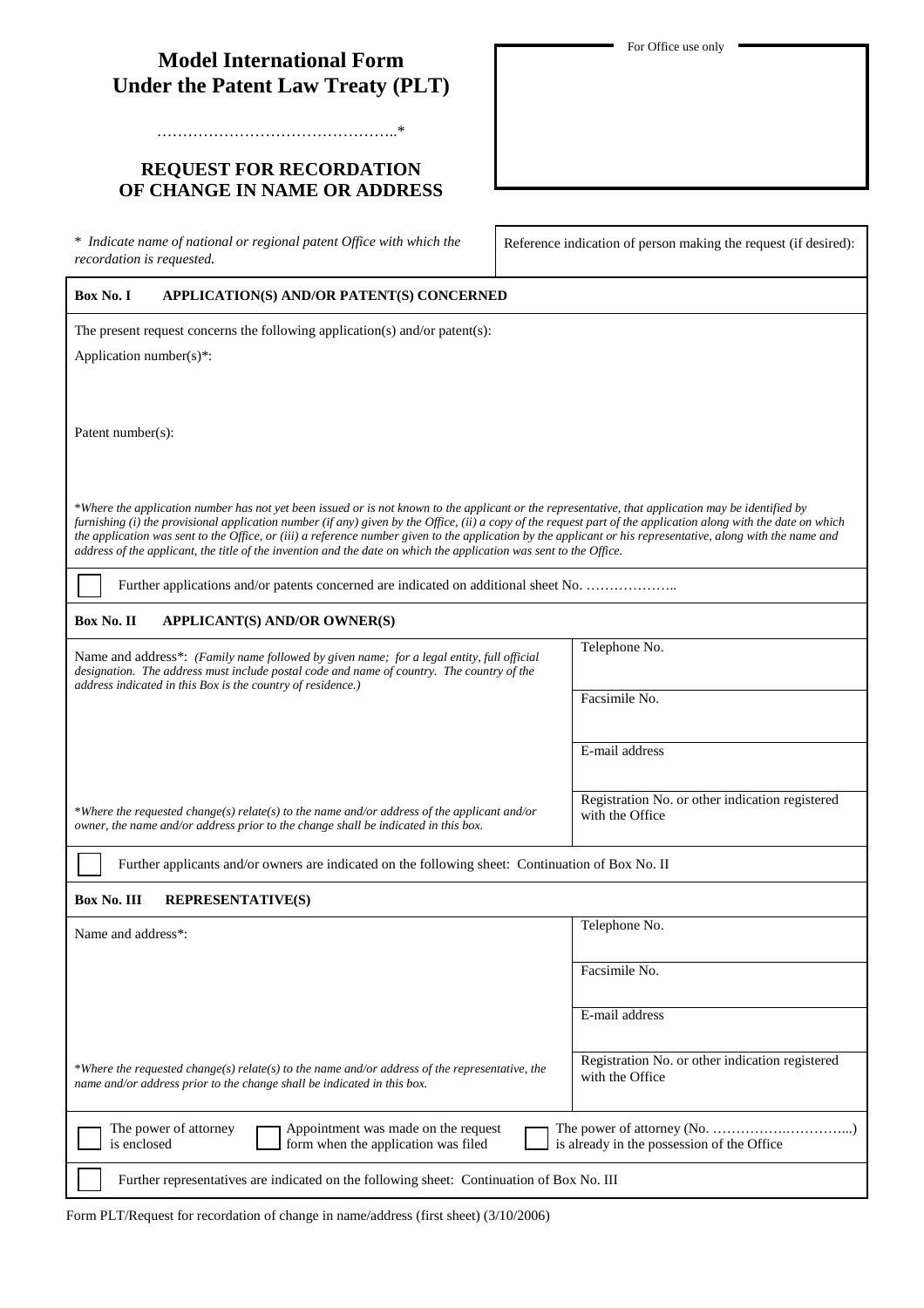Sheet No. ……….

| Continuation of Box No. II FURTHER APPLICANT(S) AND/OR OWNER(S)                               |                                                                    |  |
|-----------------------------------------------------------------------------------------------|--------------------------------------------------------------------|--|
| If none of the following sub-boxes is used, this sheet should not be included in the request. |                                                                    |  |
| Name and address:                                                                             | Telephone No.                                                      |  |
|                                                                                               | Facsimile No.                                                      |  |
|                                                                                               | E-mail address                                                     |  |
|                                                                                               | Registration No. or other indication registered<br>with the Office |  |
| Name and address:                                                                             | Telephone No.                                                      |  |
|                                                                                               | Facsimile No.                                                      |  |
|                                                                                               | E-mail address                                                     |  |
|                                                                                               | Registration No. or other indication registered<br>with the Office |  |
| Name and address:                                                                             | Telephone No.                                                      |  |
|                                                                                               | Facsimile No.                                                      |  |
|                                                                                               | E-mail address                                                     |  |
|                                                                                               | Registration No. or other indication registered<br>with the Office |  |
| Name and address:                                                                             | Telephone No.                                                      |  |
|                                                                                               | Facsimile No.                                                      |  |
|                                                                                               | E-mail address                                                     |  |
|                                                                                               | Registration No. or other indication registered<br>with the Office |  |
| Name and address:                                                                             | Telephone No.                                                      |  |
|                                                                                               | Facsimile No.                                                      |  |
|                                                                                               | E-mail address                                                     |  |
|                                                                                               | Registration No. or other indication registered<br>with the Office |  |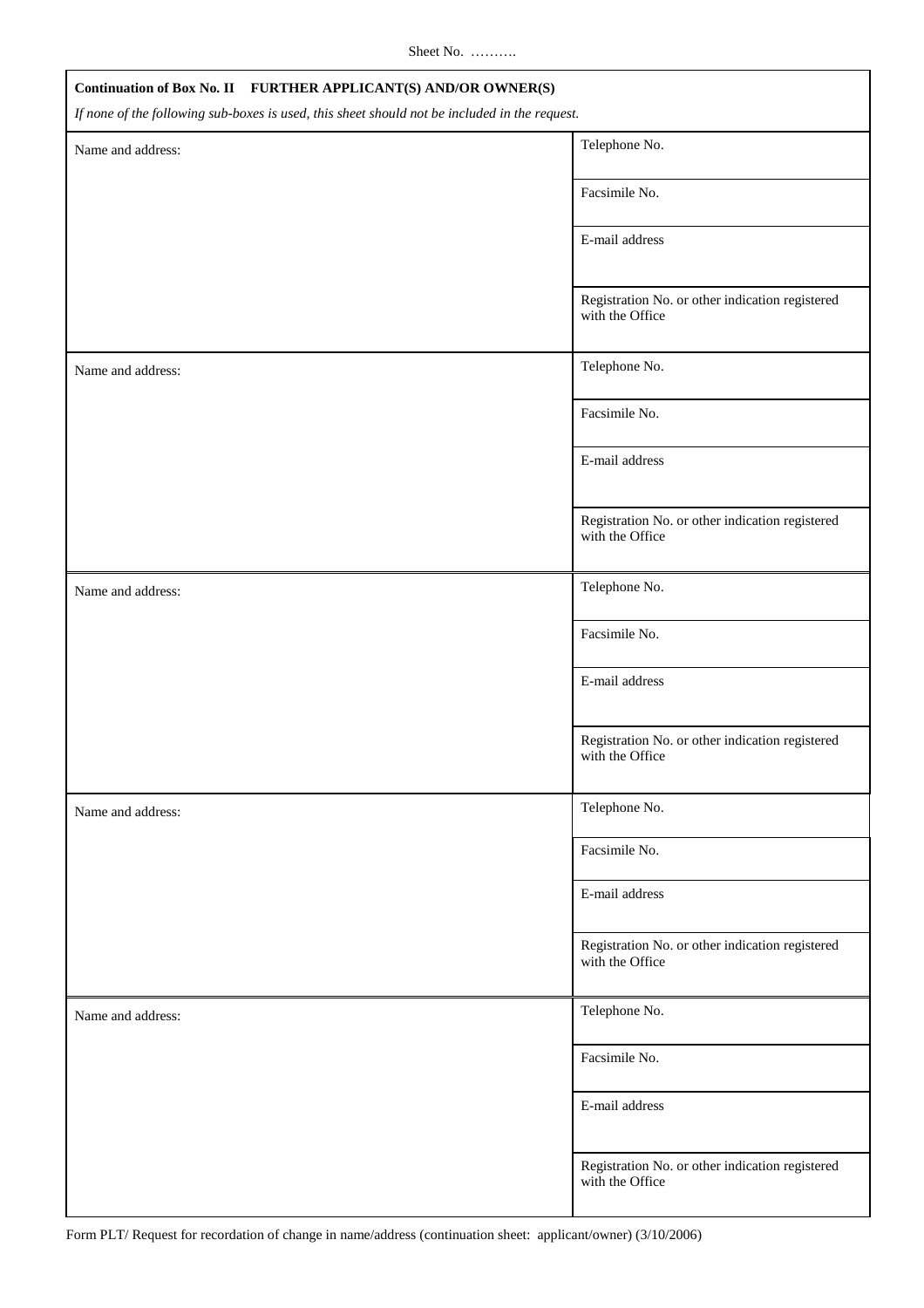Sheet No. ……….

|                                      | Continuation of Box No. III FURTHER REPRESENTATIVE(S)                                         |  |                                                                          |
|--------------------------------------|-----------------------------------------------------------------------------------------------|--|--------------------------------------------------------------------------|
|                                      | If none of the following sub-boxes is used, this sheet should not be included in the request. |  |                                                                          |
| Name and address:                    |                                                                                               |  | Telephone No.                                                            |
|                                      |                                                                                               |  | Facsimile No.                                                            |
|                                      |                                                                                               |  | E-mail address                                                           |
|                                      |                                                                                               |  | Registration No. or other indication registered<br>with the Office       |
| The power of attorney<br>is attached | Appointment was made on the request<br>form when the application was filed                    |  | The power of attorney (No.<br>is already in the possession of the Office |
| Name and address:                    |                                                                                               |  | Telephone No.                                                            |
|                                      |                                                                                               |  | Facsimile No.                                                            |
|                                      |                                                                                               |  | E-mail address                                                           |
|                                      |                                                                                               |  | Registration No. or other indication registered<br>with the Office       |
| The power of attorney<br>is attached | Appointment was made on the request<br>form when the application was filed                    |  | is already in the possession of the Office                               |
| Name and address:                    |                                                                                               |  | Telephone No.                                                            |
|                                      |                                                                                               |  | Facsimile No.                                                            |
|                                      |                                                                                               |  | E-mail address                                                           |
|                                      |                                                                                               |  | Registration No. or other indication registered<br>with the Office       |
| The power of attorney                | Appointment was made on the request                                                           |  |                                                                          |
| is attached                          | form when the application was filed                                                           |  | is already in the possession of the Office                               |
| Name and address:                    |                                                                                               |  | Telephone No.                                                            |
|                                      |                                                                                               |  | Facsimile No.                                                            |
|                                      |                                                                                               |  | E-mail address                                                           |
|                                      |                                                                                               |  | Registration No. or other indication registered<br>with the Office       |
| The power of attorney<br>is attached | Appointment was made on the request<br>form when the application was filed                    |  | is already in the possession of the Office                               |

Form PLT/ Request for recordation of change in name/address (continuation sheet: representative) (3/10/2006)